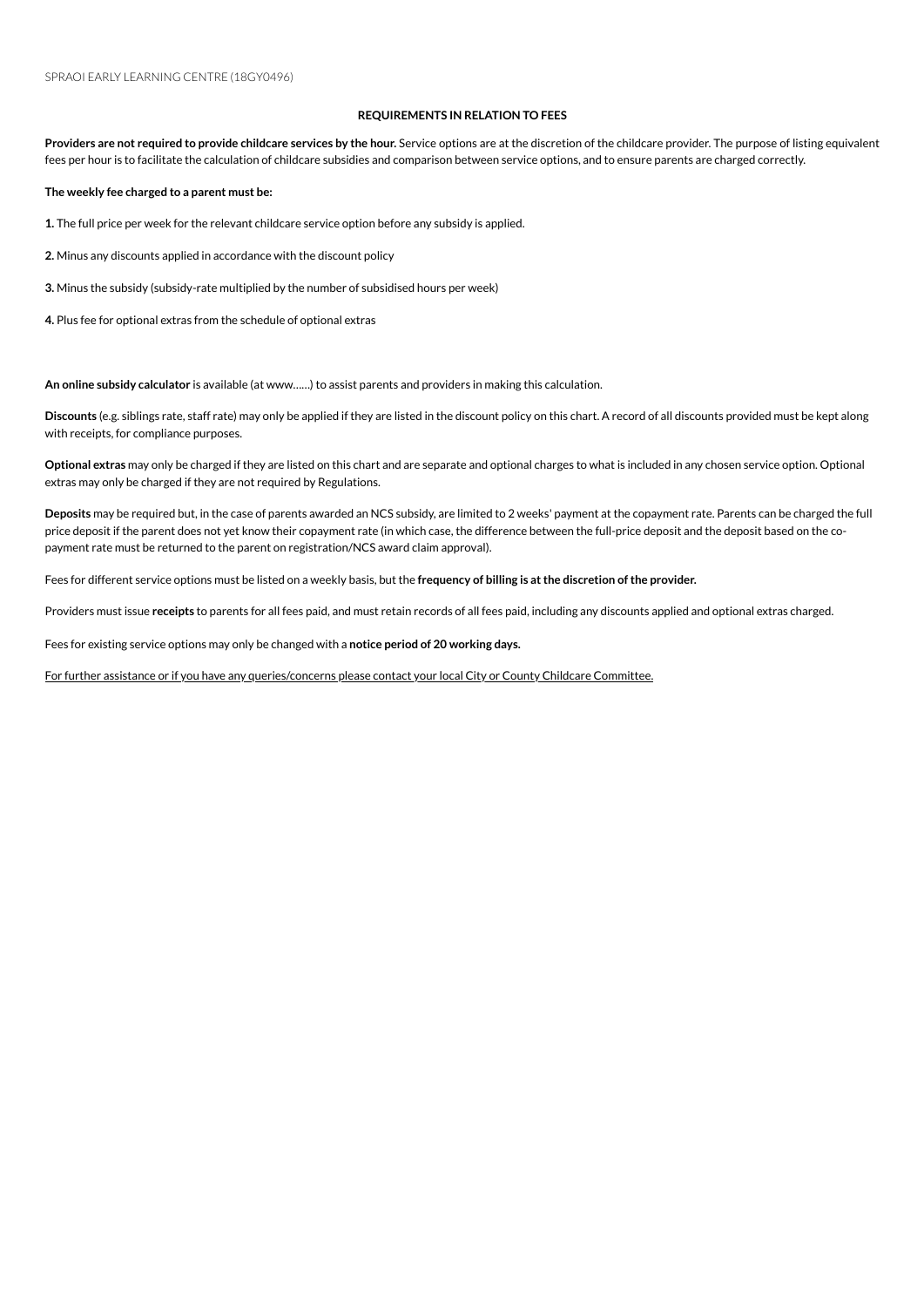| <b>Session Type Name</b> | Age<br>Range                       | <b>ECCE</b><br>Available? | <b>Meals Included</b>                                                                    | <b>Additional Info</b>        | Days<br>per<br>week | Hours<br>per<br>week | Full<br>price<br>per<br>week | <b>Effective</b><br>From $\triangle$ |
|--------------------------|------------------------------------|---------------------------|------------------------------------------------------------------------------------------|-------------------------------|---------------------|----------------------|------------------------------|--------------------------------------|
| Full Day Care x 5 days   | $0-6$                              | Yes                       | Breakfast, dinner and<br>evening tea                                                     | Parents provide 2 x<br>snacks | 5                   | 50                   | €197.50                      | 04/10/2021                           |
| Full day care x 3 days   | $0-6$                              | Yes                       | Breakfast, dinner and<br>evening tea                                                     | parents provide 2 x<br>snacks | 3                   | 30                   | €135.00                      | 04/10/2021                           |
| Full Day Care x 2 days   | $0-6$                              | Yes                       | Breakfast, dinner and<br>evening tea                                                     | parents provide 2 x<br>snacks | 2                   | 20                   | €90.00                       | 04/10/2021                           |
| Part Day Care            | $0-6$                              | Yes                       | Morning Part Day Care -<br>breakfast and dinner<br>Evening Part Day Care-<br>evening tea | parents provide 1 snack       | 5                   | 25                   | €125.00                      | 04/10/2021                           |
| <b>ECCE</b>              | $2.5 - 5.5$                        | Yes                       | none                                                                                     | parents provide 1 snack       | 5                   | 15                   | €64.50                       | 30/08/2021                           |
| Full days                | 6 <sub>mnths</sub><br>- 6<br>years | Yes                       | <b>Breakfast Dinner Evening</b><br>Tea                                                   |                               | 3                   | 33                   | €120.00                      | 19/08/2019                           |
| Full Day Care            | 6mnths<br>- 6<br>years             | Yes                       | <b>Breakfast Dinner Evening</b><br>Tea                                                   |                               | 5                   | 55                   | €185.00                      | 19/08/2019                           |
| Full Day Care            | 6mnths<br>- 6<br>years             | Yes                       | <b>Breakfast Dinner Evening</b><br>Tea                                                   |                               | 2                   | 22                   | €80.00                       | 19/08/2019                           |
| Part Day Care AM         | 6mnths<br>- 6<br>years             | Yes                       | <b>Breakfast Dinner</b>                                                                  |                               | 5                   | 25                   | €110.00                      | 19/08/2019                           |
| Part Day Care AM         | 6mnths<br>- 6<br>years             | Yes                       | <b>Breakfast Dinner</b>                                                                  |                               | 3                   | 15                   | €66.00                       | 19/08/2019                           |
| Part Day Care AM         | 6mnths<br>- 6<br>years             | Yes                       | <b>Breakfast Dinner</b>                                                                  |                               | 2                   | 10                   | €44.00                       | 19/08/2019                           |
| Part Day Care PM         | 6mnths<br>- 6<br>years             | Yes                       | Dinner Evening Tea                                                                       |                               | 5                   | 25                   | €110.00                      | 19/08/2019                           |
| Part Day Care PM         | 6mnths<br>- 6<br>years             | No                        | Dinner Evening Tea                                                                       |                               | 3                   | 15                   | €66.00                       | 19/08/2019                           |
| Part Day Care PM         | 6mnths<br>$-6$<br>years            | No                        | Dinner Evening Tea                                                                       |                               | $\overline{2}$      | 10                   | €44.00                       | 19/08/2019                           |
| Sessional Care           | 6mnths<br>- 6<br>years             | Yes                       | None                                                                                     |                               | 5                   | 25                   | €60.00                       | 19/08/2019                           |